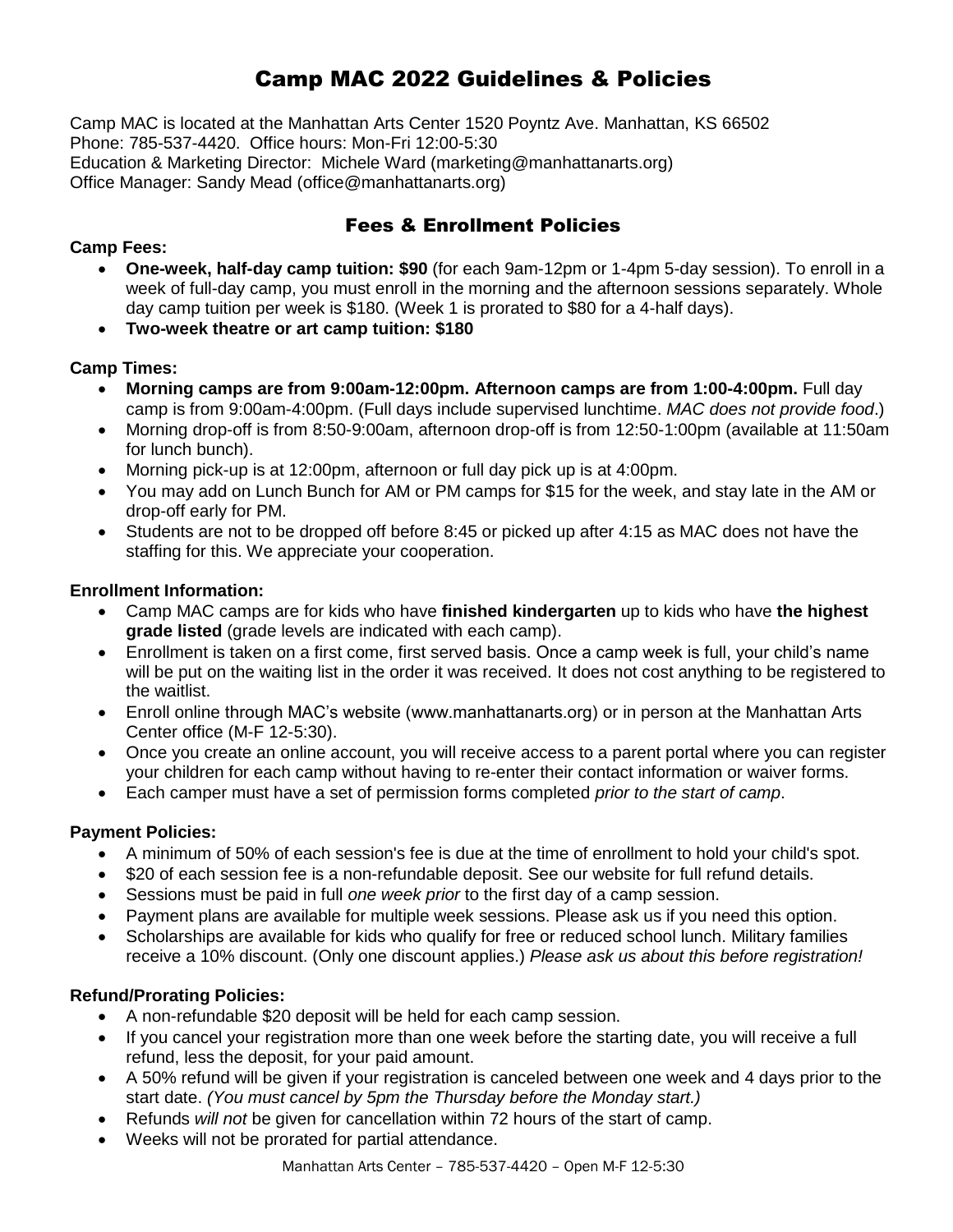### **Class Cancellation:**

In the event that circumstances arise beyond MAC's control, MAC reserves the right to cancel a camp. You will be notified as soon as possible if that happens. You will be offered a full refund if MAC has to cancel.

### What to Expect at Camp MAC

### **What to Bring/Wear:**

- Dress in play clothes that can get dirty and NO FLIP-FLOPS, please! (Athletic shoes preferred).
- Masks are welcome but not required at this time. MAC reserves the right to require masking.
- A water bottle and snack *(MAC does not provide food)*.
- A hat and/or sunscreen for walks to the park (if you are here during lunch).
- Lunch (if you're here all day use an ice pack if necessary) *MAC DOES NOT SUPPLY FOOD*. Students may NOT use the soda machine.

**Classes:** Classes are divided into approximately grades K-2/3, 3/4-5. All projects will be age appropriate.

### **Personal Electronics Policy:** *Please complete the Camp MAC Student Policy!!*

- Children should leave their personal games, electronic devices, or any other valuables at home.
- No personal electronics, videos, games, or social media may be used by campers during camp.
- Camp MAC staff reserves the right to take away any electronics or personal items that become a problem during camp.

### **Drop off/Pick up/Absences:**

- Camp will use a **drive-up drop-off and pick up**. *Please do not enter the building with your student!* Enter off 15th St and circle around to the ramp on the 15th St. side of the building. (A drawing is attached!) A counselor will be there to check your child in and make sure they get into the building. The reverse will go for pick-up; you'll pull up, give the counselor your child's name and they will call the camper to the car. The adult picking up must be a parent or on the list of people authorized to pick up (photo ID required the first day).
- If you drop your child off late and the front door is locked (which will happen in the mornings), please **ring the doorbell**.
- Please notify us if your child will be absent, dropped off late, or picked up early. *No refunds will be issued for missed days.* If we are not notified and your child is not present we will try to reach you.
- If your child is walking or riding home alone, we must have your permission, please see the staff about a waiver. You must be available by phone in case of bad weather. Staff is not authorized to transport children.
- If your child is not feeling well, please keep them home. We will call you if your child is too ill to participate and needs to be picked up.

**Camp Locations/Excursions:** Most of our camps will be held in the MAC main building and Creative Arts Annex. If weather and activities permit, we may walk to a park for part of camp. *Please notify us if you will be picking your child up early in case we are at the park.* 

**Behavior Issues:** Camp MAC staff and MAC staff work together to resolve behavioral issues with students. If the behavior necessitates it, a parent will be notified. Manhattan Arts Center reserves the right to exclude the child from camp. The exclusion will be at the instructor's and the office's discretion. If your child has behavioral issues of which we should be aware, please contact Michele Ward/Education Director in the MAC Office or speak with the staff in advance. *We recommend that you speak with someone prior to drop-off.*

**Activity Policy:** We plan activities that we hope everyone will enjoy but we realize that some will enjoy them more than others. We will always work to incorporate all students but we will never force a student to participate in an activity. While many weeks will include art, clay, and drama, each day's content will vary. We reserve the right to change our lesson plans due to staffing, weather, or other conditions.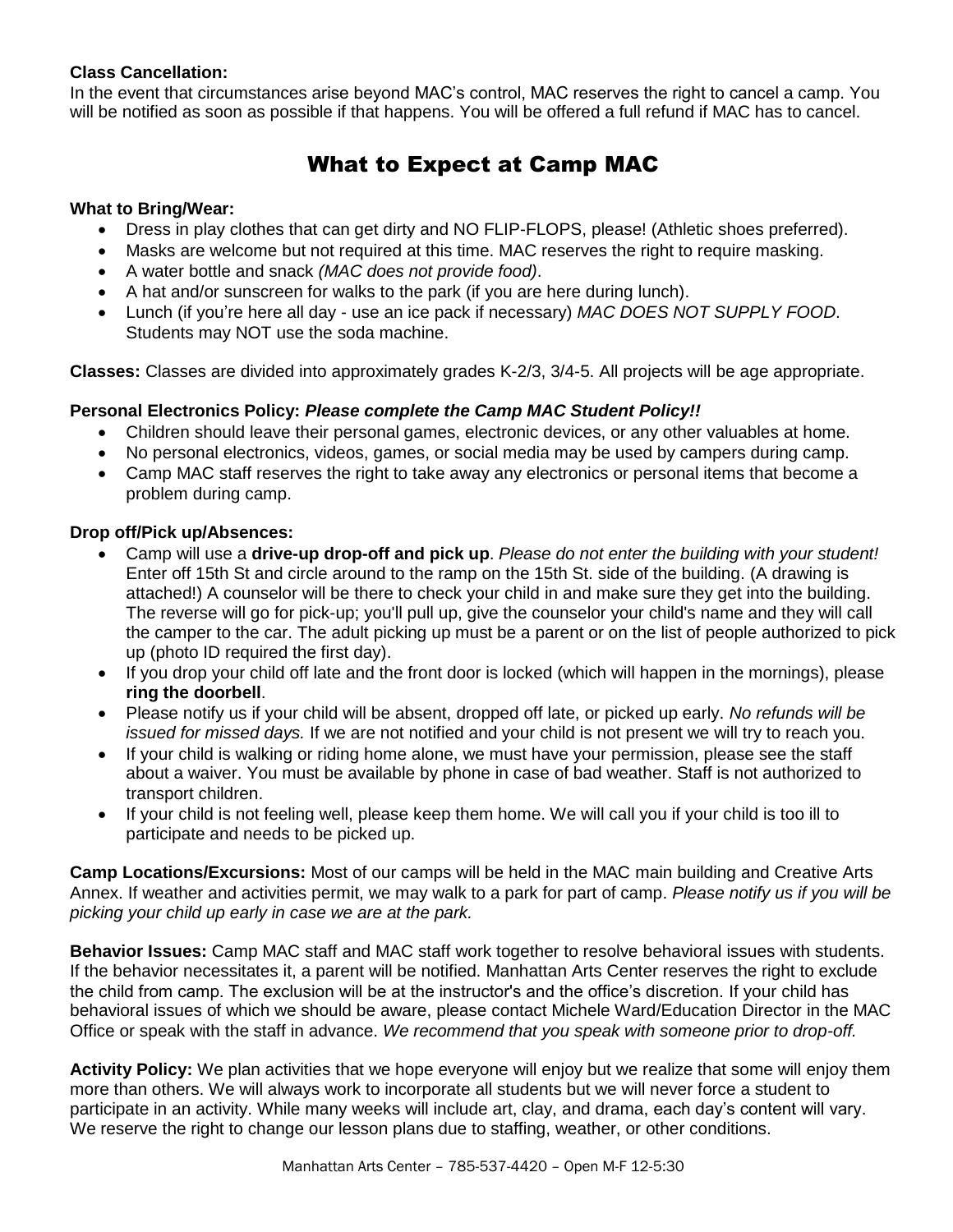**Emergency Policy**: Minor injuries will receive appropriate first aid. In the event of an extreme medical emergency requiring immediate treatment, the following procedures will be followed:

- Families will be notified and, concurrently, the staff will contact emergency personnel.
- The responding emergency team will determine whether hospitalization is necessary.
- If a hospital visit is required, the child will be transported to the closest hospital by ambulance.
- In the event the injury does not require an ambulance, but does require a hospital visit, you will be contacted and may elect to have a staff member transport your child to the hospital where you can join them.
- If the parents are not available, staff will notify the emergency contacts listed on the enrollment form.
- Parents are responsible for all costs involved in emergency medical treatment.

# *Camp MAC Student Policy*

*(This is your copy of these policies from the registration form)*

# Parent Information Section

As the parent of a Camp MAC camper, I understand that:

- Students should not be dropped off unaccompanied before 8:45am or 12:45pm for afternoon (11:50am for Lunch Bunch afternoon session).
- Students must be picked up on time after camp. Please inform staff if you are leaving early. Staff compensation does not include staying late with your child.
- Camp MAC does not supply food.
- There is no food allowed in the theatre.
- $\bullet$  Students may not use the soda machine. We encourage you to bring a water bottle.

## Student Agreement Section

As a Camp MAC camper:

- I promise to be respectful of the instructors, staff, and other kids by listening to instructions, by keeping my hands to myself, and by not disrupting other kids who are doing their best to follow the rules.
- I will NOT use my cell phone or tablet during camp.
- I will try my best to walk while in the building, and I will not climb on the railings or furniture in the theatre.
- If I bring a snack, I will eat in the lobby or on the porch when allowed. I know that there is no food allowed in the theatre.
- I understand that I may NOT use the vending machine. I should bring a water bottle.
- If I don't get to do what I want when I want. I will trust my instructors' decisions and will do my best to understand that each lesson is an important part of the whole camp week.
- $\bullet$  | will have fun!!! : )

Rewards for meeting these expectations: A wonderful experience with gained knowledge and skills in art, clay, and drama.

Consequences for not meeting these expectations: Manhattan Arts Center reserves the right to exclude the participant from activities for behavioral issues. After consultation with the student (and, if needed, parents), and camp staff, a decision will be made at the MAC staff's discretion.

*(KIDS: in other words, you may be asked to sit out if you choose not to be respectful!)*